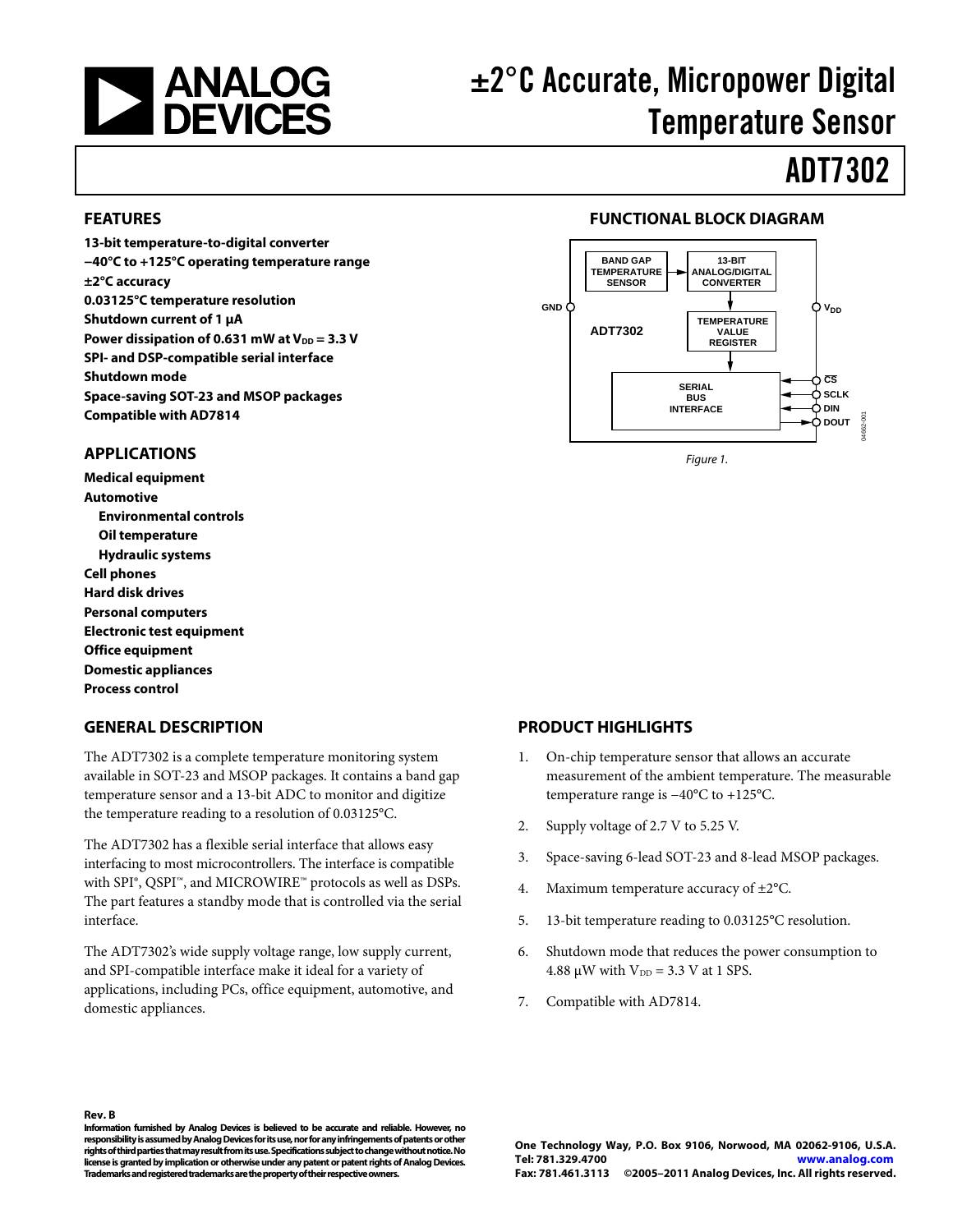# **ADT7302\* PRODUCT PAGE QUICK LINKS**

**Last Content Update: 02/23/2017**

### **[COMPARABLE PARTS](http://www.analog.com/parametricsearch/en/11020?doc=ADT7302.pdf&p0=1&lsrc=pst)**

View a parametric search of comparable parts.

### **[DOCUMENTATION](http://www.analog.com/adt7302/documentation?doc=ADT7302.pdf&p0=1&lsrc=doc)**

### **Data Sheet**

• ADT7302: ±2°C Accurate, MicroPower Digital Temperature Sensor Data Sheet

### **[DESIGN RESOURCES](http://www.analog.com/adt7302/designsources?doc=ADT7302.pdf&p0=1&lsrc=dr)**

- ADT7302 Material Declaration
- PCN-PDN Information
- Quality And Reliability
- Symbols and Footprints

### **[DISCUSSIONS](http://www.analog.com/adt7302/discussions?doc=ADT7302.pdf&p0=1&lsrc=disc)**

View all ADT7302 EngineerZone Discussions.

### **[SAMPLE AND BUY](http://www.analog.com/adt7302/sampleandbuy?doc=ADT7302.pdf&p0=1&lsrc=sb)**

Visit the product page to see pricing options.

### **[TECHNICAL SUPPORT](http://www.analog.com/support/technical-support.html?doc=ADT7302.pdf&p0=1&lsrc=techs)**

Submit a technical question or find your regional support number.

### **[DOCUMENT FEEDBACK](https://form.analog.com/Form_Pages/feedback/documentfeedback.aspx?doc=ADT7302.pdf&product=ADT7302&p0=1&lsrc=dfs)**

Submit feedback for this data sheet.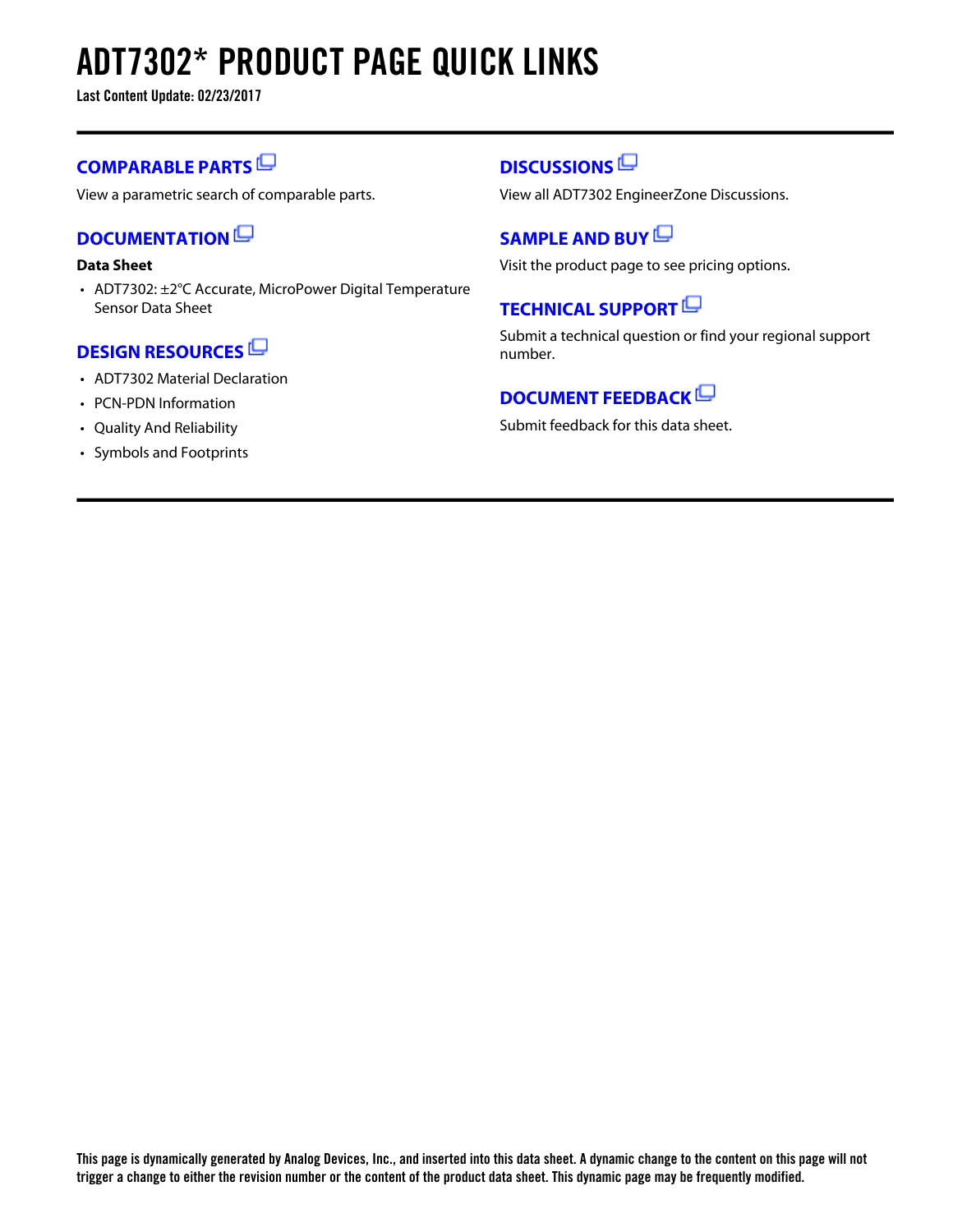# TABLE OF CONTENTS

### <span id="page-2-0"></span>**REVISION HISTORY**

#### **6/11—Rev. A to Rev. B**

| Changed Temperature Conversion Time from 800 µs to 1.2 ms. 3 |
|--------------------------------------------------------------|
| Changed Temperature Conversion Time in Converter             |
|                                                              |
| $3/10$ -Rev. 0 to Rev. A                                     |
| Change to Autoconversion Update Rate Parameter, Table 1  3   |
|                                                              |
|                                                              |
|                                                              |

### **10/05—Revision 0: Initial Version**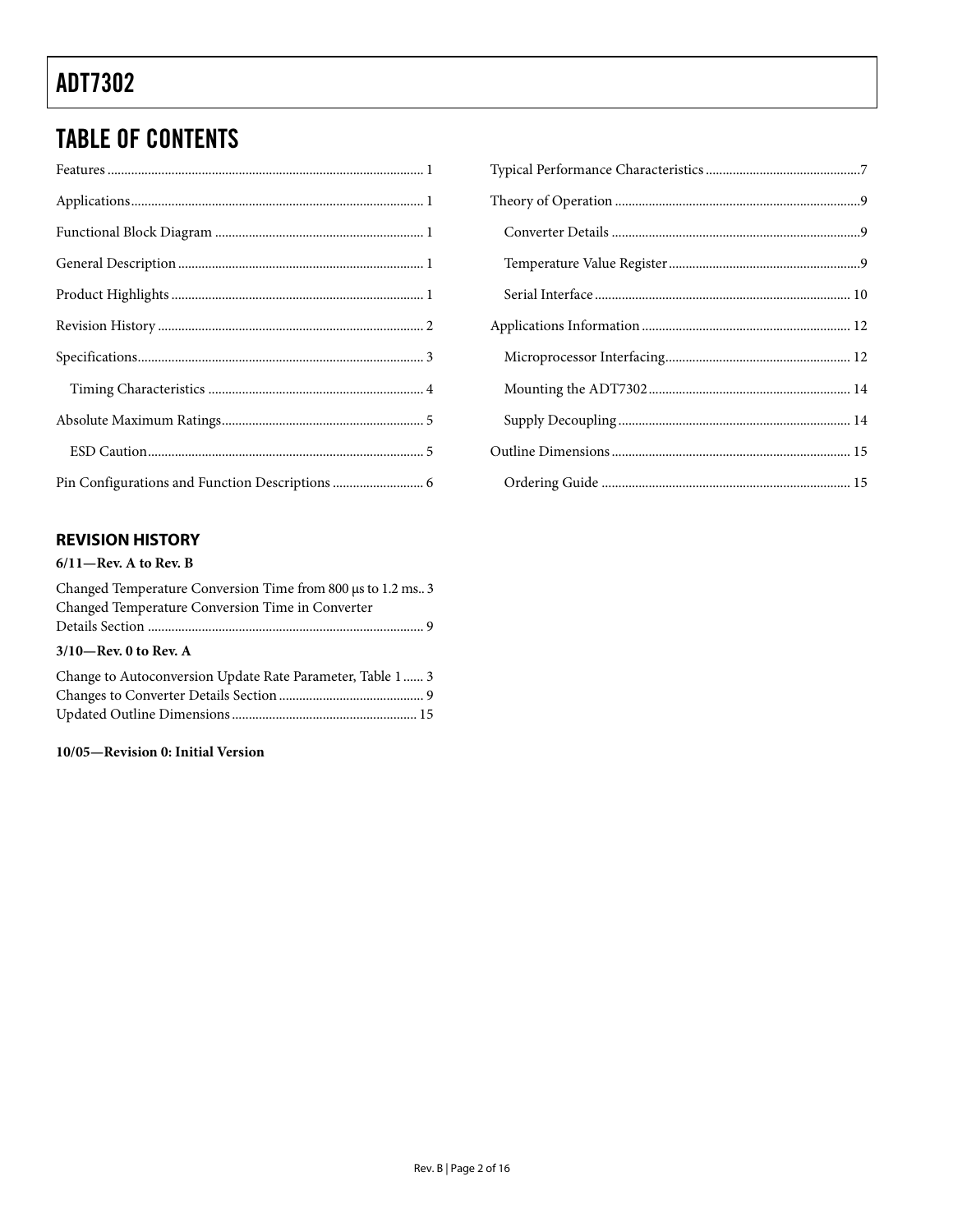### <span id="page-3-0"></span>SPECIFICATIONS

 $T_A = T_{MIN}$  to  $T_{MAX}$ ,  $V_{DD} = 2.7$  V to 5.25 V, unless otherwise noted. All specifications are for −40°C to +125°C, unless otherwise stated.

| Table 1.                                   |                  |                |                  |                   |                                                              |
|--------------------------------------------|------------------|----------------|------------------|-------------------|--------------------------------------------------------------|
| <b>Parameter</b>                           | <b>Min</b>       | <b>Typ</b>     | <b>Max</b>       | Unit              | <b>Test Conditions/Comments</b>                              |
| TEMPERATURE SENSOR AND ADC                 |                  |                |                  |                   | $V_{DD}$ = 3.3 V (±10%) and 5 V (±5%)                        |
| Accuracy                                   |                  | ±1             | ±2               | °C                | $T_A = 0^\circ C$ to 70°C                                    |
|                                            |                  |                | ±2.5             | $^{\circ}{\sf C}$ | $T_A = -20$ °C to +85°C                                      |
|                                            |                  |                | ±3               | $^{\circ}{\sf C}$ | $T_A = -40^{\circ}C$ to $+125^{\circ}C$                      |
| <b>Temperature Resolution</b>              |                  | 0.03125        |                  | $\mathrm{C}$      |                                                              |
| Autoconversion Update Rate, t <sub>R</sub> |                  | 1.5            |                  | sec               | Temperature measurement every 1.5 second                     |
| <b>Temperature Conversion Time</b>         |                  | 1.2            |                  | ms                |                                                              |
| Thermal Time Constant <sup>1</sup>         |                  | $\overline{2}$ |                  | sec               |                                                              |
| <b>SUPPLIES</b>                            |                  |                |                  |                   |                                                              |
| Supply Voltage                             | 2.7              |                | 5.25             | $\vee$            | For specified performance                                    |
| <b>Supply Current</b>                      |                  |                |                  |                   |                                                              |
| Normal Mode                                |                  | 1.6            | $2.2\phantom{0}$ | mA                | $V_{DD}$ = 3.3 V, powered up and converting                  |
|                                            |                  | 190            | 300              | μA                | $V_{DD}$ = 3.3 V, powered up and not converting              |
|                                            |                  | 1.6            | $2.2\phantom{0}$ | mA                | $V_{DD}$ = 5 V, powered up and converting                    |
|                                            |                  | 280            | 400              | μA                | $V_{DD}$ = 5 V, powered up and not converting                |
| Shutdown Mode                              |                  | 0.2            | 1                | μA                | $V_{DD} = 3.3 V, T_A = 0$ °C to 70°C                         |
|                                            |                  | 0.4            | $\overline{2}$   | μA                | $V_{DD} = 5 V$ , T <sub>A</sub> = 0°C to 70°C                |
|                                            |                  |                | 20               | μA                | $V_{DD}$ = 2.7 V to 5.25 V, T <sub>A</sub> = -40°C to +125°C |
| Power Dissipation                          |                  |                |                  |                   |                                                              |
| Normal Mode (Average)                      |                  | 631            |                  | μW                | $V_{DD}$ = 3.3 V, autoconversion update, t <sub>R</sub>      |
|                                            |                  | 1.41           |                  | mW                | $V_{DD}$ = 5 V, autoconversion update, t <sub>R</sub>        |
| Shutdown Mode (Average) <sup>2</sup>       |                  |                |                  |                   |                                                              |
| 1 SPS                                      |                  | 4.88           |                  | μW                | $V_{DD} = 3.3 V$                                             |
|                                            |                  | 7.4            |                  | μW                | $V_{DD} = 5 V$                                               |
| <b>10 SPS</b>                              |                  | 42.9           |                  | μW                | $V_{DD} = 3.3 V$                                             |
|                                            |                  | 65             |                  | μW                | $V_{DD} = 5 V$                                               |
| 100 SPS                                    |                  | 423            |                  | μW                | $V_{DD} = 3.3 V$                                             |
|                                            |                  | 641            |                  | μW                | $V_{DD} = 5 V$                                               |
| <b>DIGITAL INPUT3</b>                      |                  |                |                  |                   |                                                              |
| Input High Voltage, VIH                    | 2.5              |                |                  | $\vee$            |                                                              |
| Input Low Voltage, V <sub>II</sub>         |                  |                | 0.8              | V                 |                                                              |
| Input Current, I <sub>N</sub>              |                  |                | ±1               | μA                | $V_{IN}$ = 0 V to $V_{DD}$                                   |
| Input Capacitance, C <sub>IN</sub>         |                  |                | 10               | pF                | All digital inputs                                           |
| <b>DIGITAL OUTPUT3</b>                     |                  |                |                  |                   |                                                              |
| Output High Voltage, V <sub>OH</sub>       | $V_{DD}$ – 0.3 V |                |                  |                   | $I_{\text{SOURCE}} = I_{\text{SINK}} = 200 \mu A$            |
| Output Low Voltage, V <sub>ol</sub>        |                  |                | 0.4              | $\mathsf{V}$      | $I_{OL} = 200 \mu A$                                         |
| Output Capacitance, COUT                   |                  |                | 50               | pF                |                                                              |

<span id="page-3-1"></span><sup>1</sup>The thermal time constant is the time it takes for a temperature delta to change to 63.2% of its final value. For example, if the ADT7302 experiences a thermal shock from 0°C to 100°C, it typically takes 2 seconds for the ADT7302 to reach 63.2°C.

<sup>2</sup>The ADT7302 is taken out of shutdown mode and a temperature conversion is immediately performed after this write operation. When the temperature conversion is complete, the ADT7302 is put back into shutdown mode.

<sup>3</sup> Guaranteed by design and characterization, not production tested.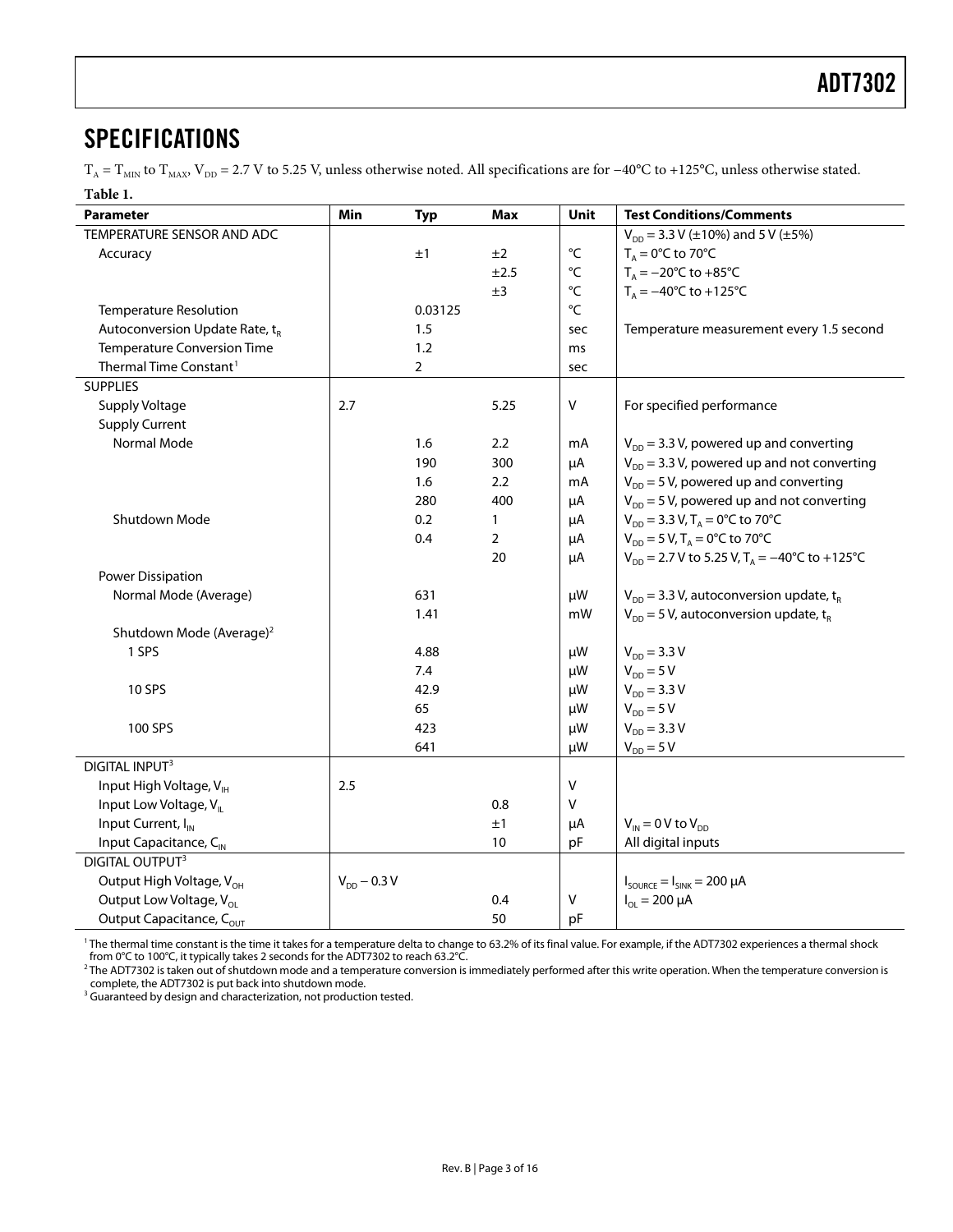### <span id="page-4-0"></span>**TIMING CHARACTERISTICS**

Guaranteed by design and characterization, not production tested. All input signals are specified with  $t_R = t_F = 5$  ns (10% to 90% of  $V_{DD}$ ) and timed from a voltage level of 1.6 V.

| $T_A = T_{MIN}$ to $T_{MAX}$ , $V_{DD} = 2.7$ V to 5.25 V, unless otherwise noted. |  |
|------------------------------------------------------------------------------------|--|
|------------------------------------------------------------------------------------|--|

**Table 2.** 

| Parameter <sup>1</sup> | Limit | Unit   | <b>Comments</b>                           |
|------------------------|-------|--------|-------------------------------------------|
|                        |       | ns min | CS to SCLK setup time                     |
| t <sub>2</sub>         | 25    | ns min | SCLK high pulse width                     |
|                        | 25    | ns min | SCLK low pulse width                      |
| $t_4$                  | 35    | ns max | Data access time after SCLK falling edge  |
|                        | 20    | ns min | Data setup time prior to SCLK rising edge |
| $t_{6}$                |       | ns min | Data hold time after SCLK rising edge     |
|                        |       | ns min | $\overline{\text{CS}}$ to SCLK hold time  |
|                        | 40    | ns max | CS to DOUT high impedance                 |

<sup>1</sup> Se[e Figure 14](#page-10-1) for the SPI timing diagram.

<span id="page-4-1"></span> $2$  Measured with the load circuit of [Figure 2.](#page-4-1)



*Figure 2. Load Circuit for Data Access Time and Bus Relinquish Time*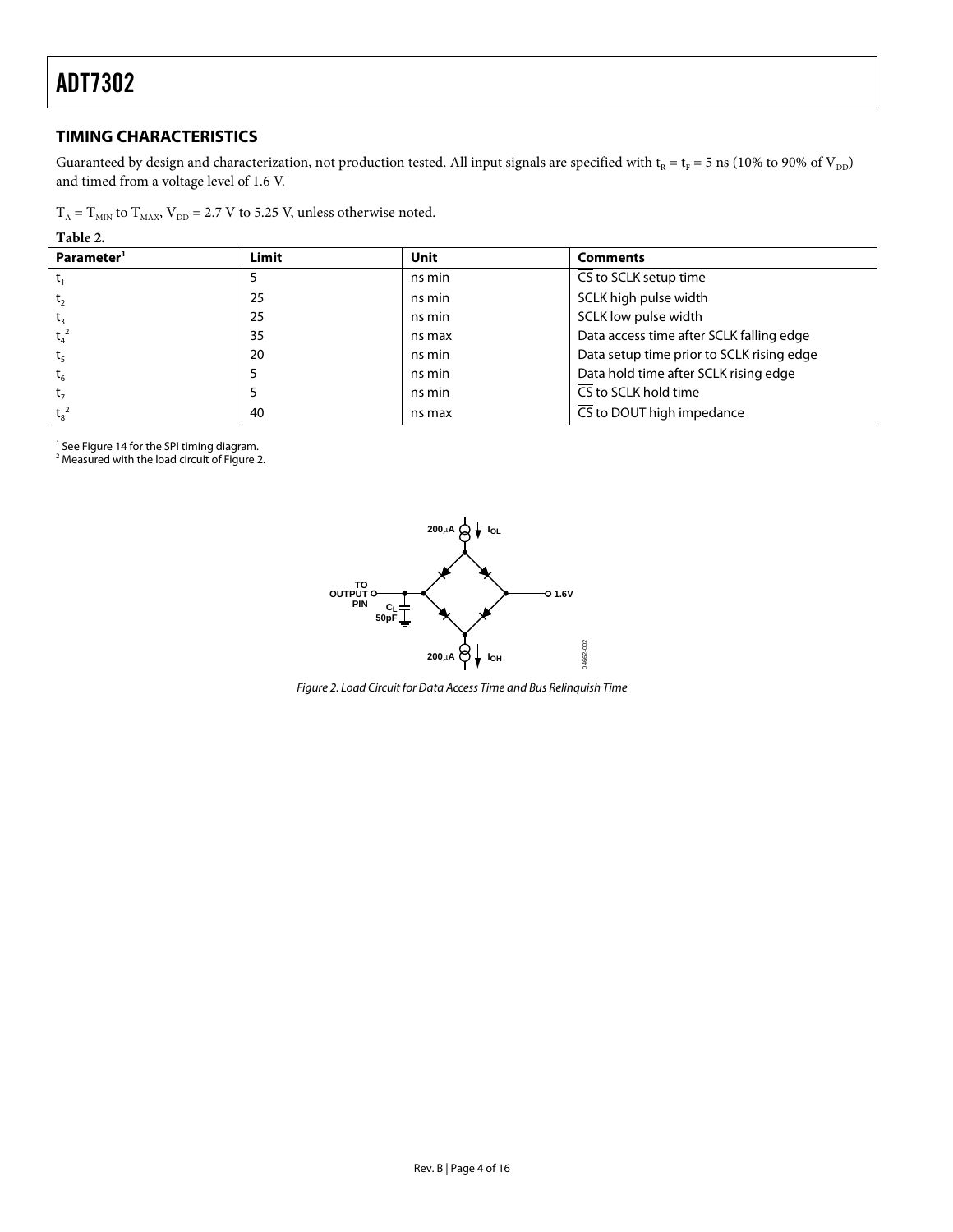### <span id="page-5-0"></span>ABSOLUTE MAXIMUM RATINGS

#### **Table 3.**

| <b>Parameter</b>                                | Rating                                           |
|-------------------------------------------------|--------------------------------------------------|
| $V_{DD}$ to GND                                 | $-0.3 V$ to $+7V$                                |
| Digital Input Voltage to GND                    | $-0.3$ V to V <sub>DD</sub> + 0.3 V              |
| Digital Output Voltage to GND                   | $-0.3$ V to $V_{DD}$ + 0.3 V                     |
| <b>Operating Temperature Range</b>              | $-40^{\circ}$ C to $+125^{\circ}$ C              |
| Storage Temperature Range                       | $-65^{\circ}$ C to $+150^{\circ}$ C              |
| Junction Temperature                            | $150^{\circ}$ C                                  |
| 6-Lead SOT-23 (RJ-6)                            |                                                  |
| Power Dissipation <sup>1</sup>                  | $W_{MAX} = (T_1 \text{max} - T_A^2)/\theta_{IA}$ |
| Thermal Impedance                               |                                                  |
| $\theta_{IA}$ , Junction-to-Ambient (Still Air) | 190.4°C/W                                        |
| 8-Lead MSOP (RM-8)                              |                                                  |
| Power Dissipation <sup>1</sup>                  | $W_{MAX} = (T_1 max - T_A^2)/\theta_{IA}$        |
| Thermal Impedance <sup>3</sup>                  |                                                  |
| $\theta_{IA}$ , Junction-to-Ambient (Still Air) | 205.9°C/W                                        |
| $\theta_{\text{IC}}$ , Junction-to-Case         | 43.74°C/W                                        |
| IR Reflow Soldering                             |                                                  |
| Peak Temperature                                | 220°C (0°C/5°C)                                  |
| Time at Peak Temperature                        | 10 sec to 20 sec                                 |
| Ramp-Up Rate                                    | 3°C/sec max                                      |
| Ramp-Down Rate                                  | $-6^{\circ}$ C/sec                               |
| Time 25°C to Peak Temperature                   | 6 minutes max                                    |
| IR Reflow Soldering-Pb-Free Package             |                                                  |
| Peak Temperature                                | 260°C (0°C)                                      |
| Time at Peak Temperature                        | 20 sec to 40 sec                                 |
| Ramp-Up Rate                                    | 3°C/sec max                                      |
| Ramp-Down Rate                                  | $-6^{\circ}$ C/sec max                           |
| Time 25°C to Peak Temperature                   | 8 minutes max                                    |

<span id="page-5-3"></span><sup>1</sup> Values relate to the package being used on a standard 2-layer PCB. Refer to [Figure 3](#page-5-2) for a plot of maximum power dissipation vs. ambient temperature  $(T_A)$ .

<span id="page-5-5"></span><span id="page-5-4"></span> ${}^{2}T_{A}$  = ambient temperature.<br> ${}^{3}$  Junction-to-case resistance is applicable to components featuring a preferential flow direction, for example, components mounted on a heat sink. Junction-to-ambient resistance is more useful for air-cooled, PCBmounted components.

Stresses above those listed under Absolute Maximum Ratings may cause permanent damage to the device. This is a stress rating only; functional operation of the device at these or any other conditions above those indicated in the operational section of this specification is not implied. Exposure to absolute maximum rating conditions for extended periods may affect device reliability.



*Figure 3. Maximum Power Dissipation vs. Temperature*

#### <span id="page-5-2"></span><span id="page-5-1"></span>**ESD CAUTION**



ESD (electrostatic discharge) sensitive device. Charged devices and circuit boards can discharge without detection. Although this product features patented or proprietary protection circuitry, damage may occur on devices subjected to high energy ESD. Therefore, proper ESD precautions should be taken to avoid performance degradation or loss of functionality.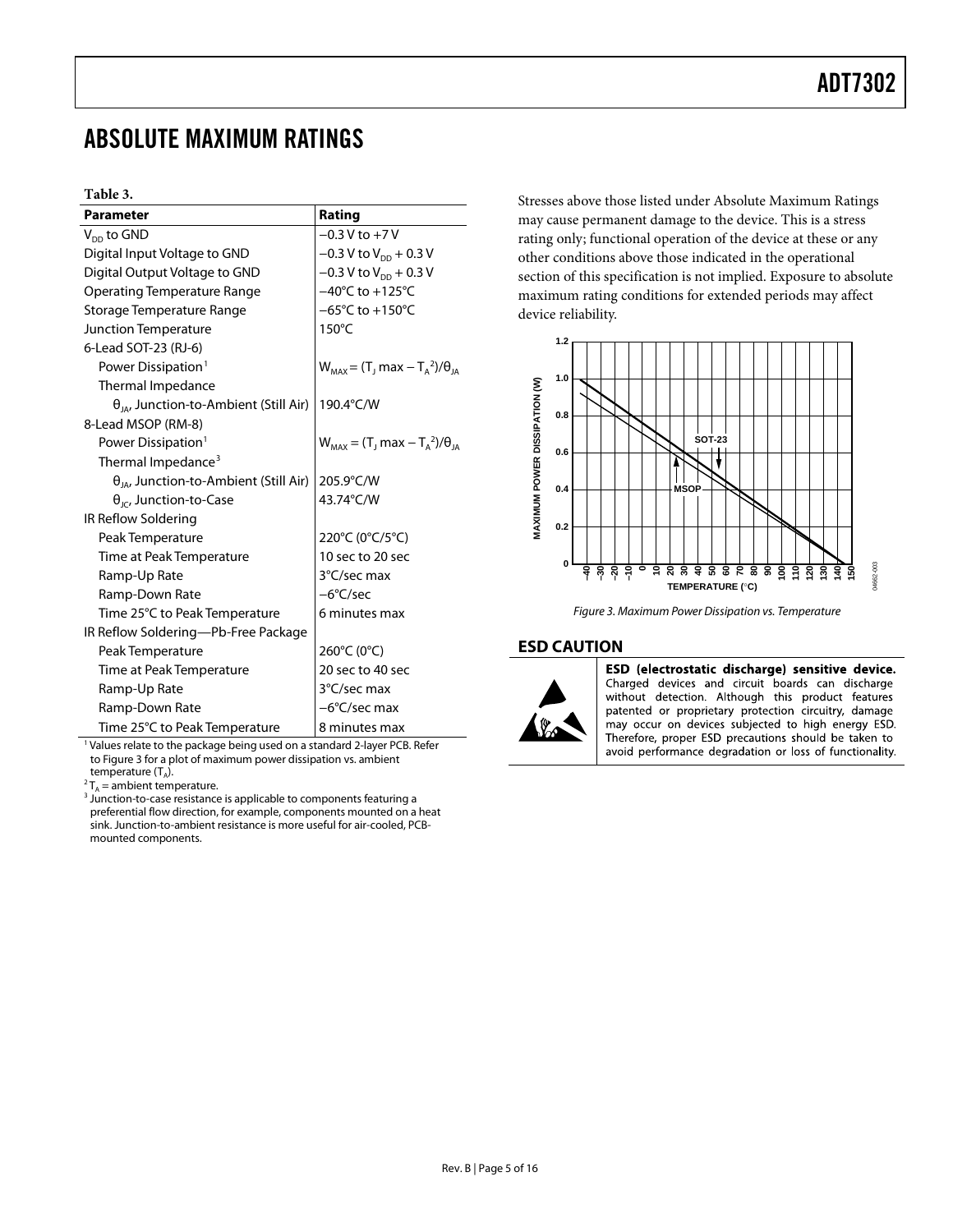## <span id="page-6-0"></span>PIN CONFIGURATIONS AND FUNCTION DESCRIPTIONS



*Figure 4. SOT-23 Pin Configuration*



*Figure 5. MSOP Pin Configuration*

### **Table 4. Pin Function Descriptions**

|     | Pin No.<br><b>Mnemonic</b> | <b>Description</b>                                                                                                                                                                                                |
|-----|----------------------------|-------------------------------------------------------------------------------------------------------------------------------------------------------------------------------------------------------------------|
|     | <b>GND</b>                 | Analog and Digital Ground.                                                                                                                                                                                        |
| 6   | <b>DIN</b>                 | Serial Data Input. Serial data to be loaded to the part's control register is provided on this input.<br>Data is clocked into the control register on the rising edge of SCLK.                                    |
| 5   | $\mathsf{V}_{\mathsf{DD}}$ | Positive Supply Voltage, 2.7 V to 5.25 V.                                                                                                                                                                         |
| 4   | <b>SCLK</b>                | Serial Clock Input. This is the clock input for the serial port. The serial clock is used to clock data out<br>of the ADT7302's temperature value register and to clock data into the ADT7302's control register. |
| 3   | $\overline{\text{CS}}$     | Chip Select Input. Logic input. The device is selected when this input is low. The SCLK input is<br>disabled when this pin is high.                                                                               |
| 6   | <b>DOUT</b>                | Serial Data Output. Logic output. Data is clocked out of the temperature value register at this pin.<br>Data is clocked out on the falling edge of SCLK.                                                          |
| 1,8 | <b>NC</b>                  | No Connect.                                                                                                                                                                                                       |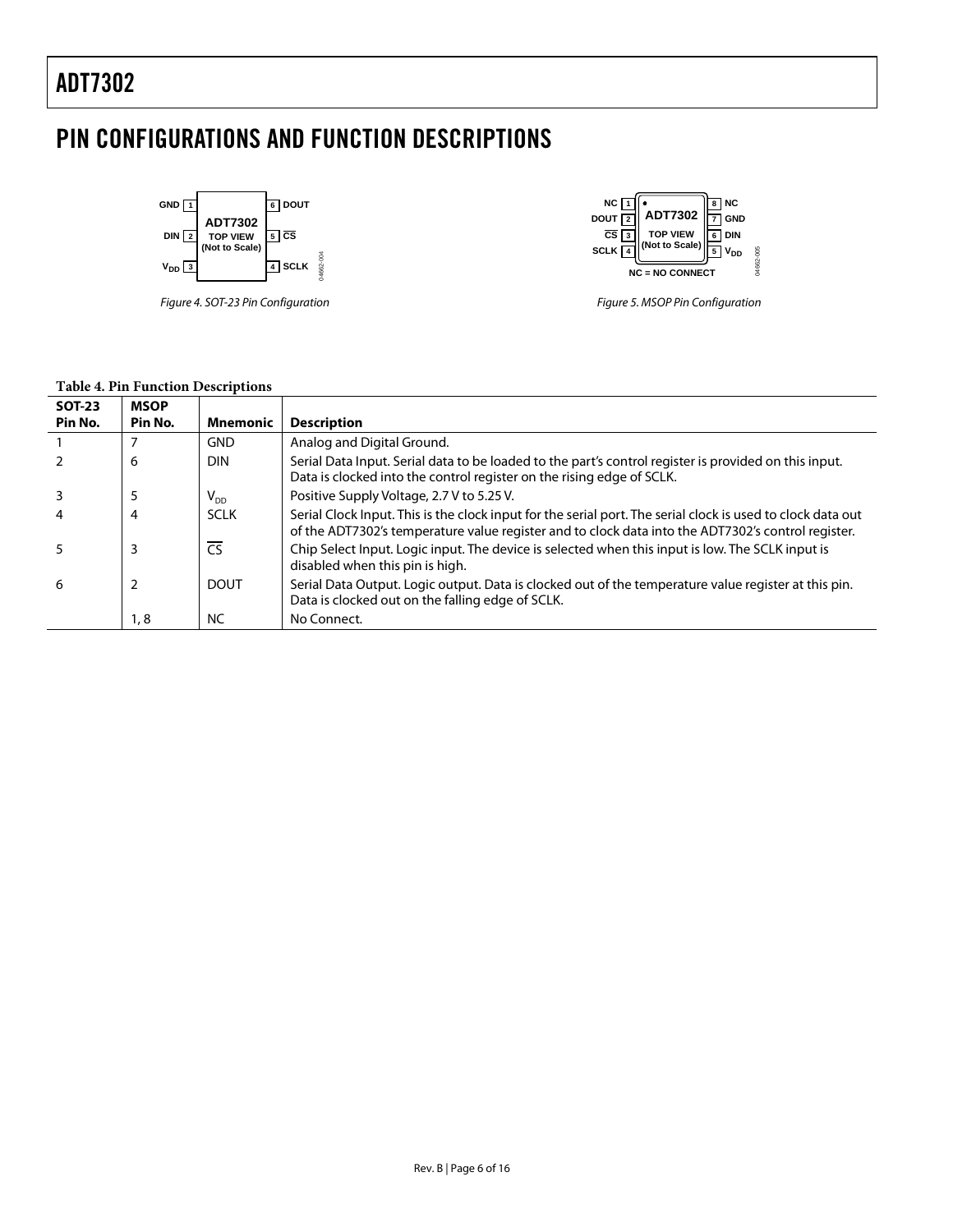## <span id="page-7-0"></span>TYPICAL PERFORMANCE CHARACTERISTICS



*Figure 6. Average Operating Supply Current vs. Temperature*



*Figure 7. Average Operating Supply Current vs. Supply Voltage @ 30°C*



*Figure 8. Shutdown Current vs. Supply Voltage @ 30°C*



*Figure 9. Temperature Accuracy vs. Supply Ripple Frequency*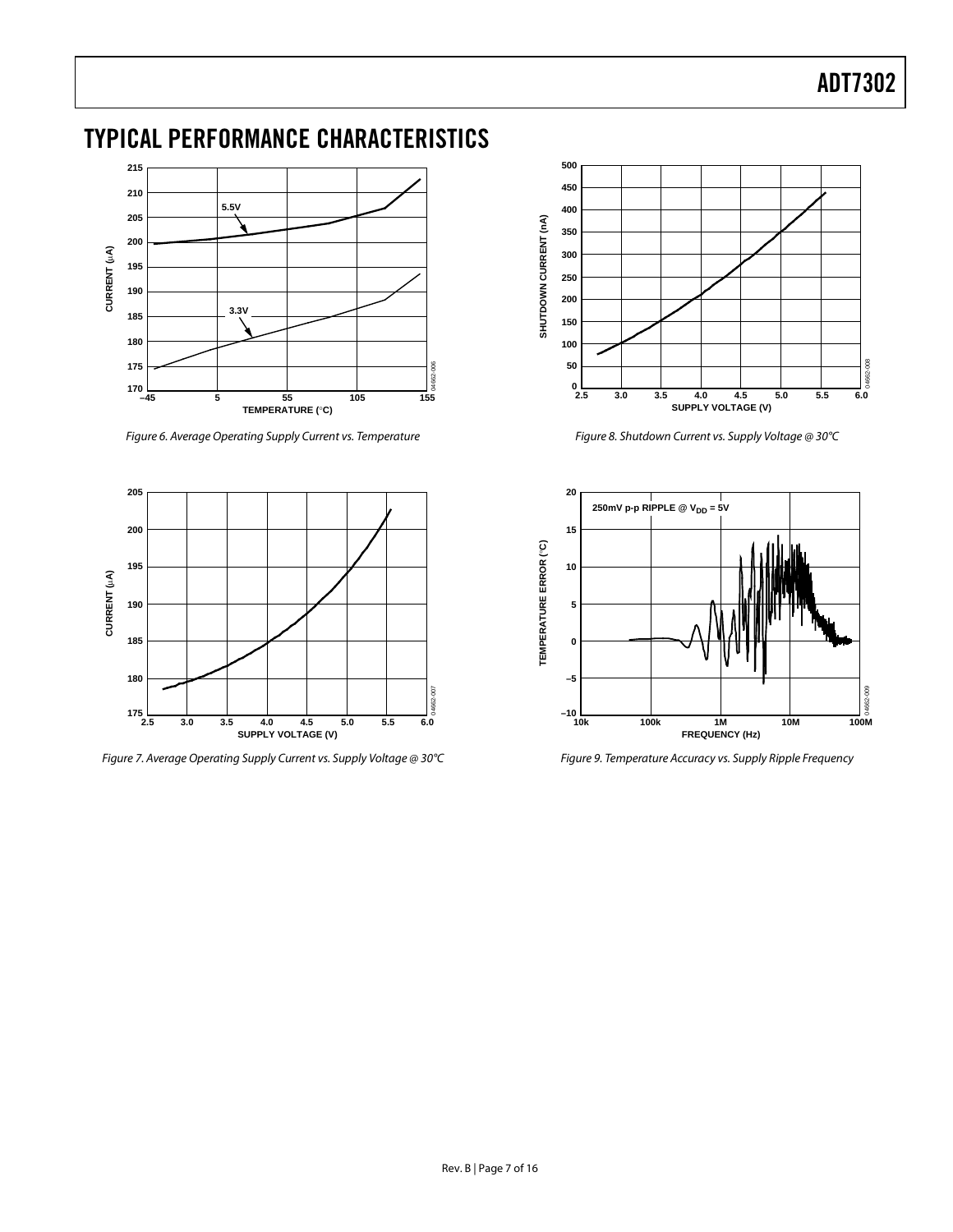

*Figure 10. Response to Thermal Shock*



*Figure 12. Temperature Accuracy @ 5 V*



<span id="page-8-0"></span>*Figure 11. Temperature Accuracy @ 3.3 V*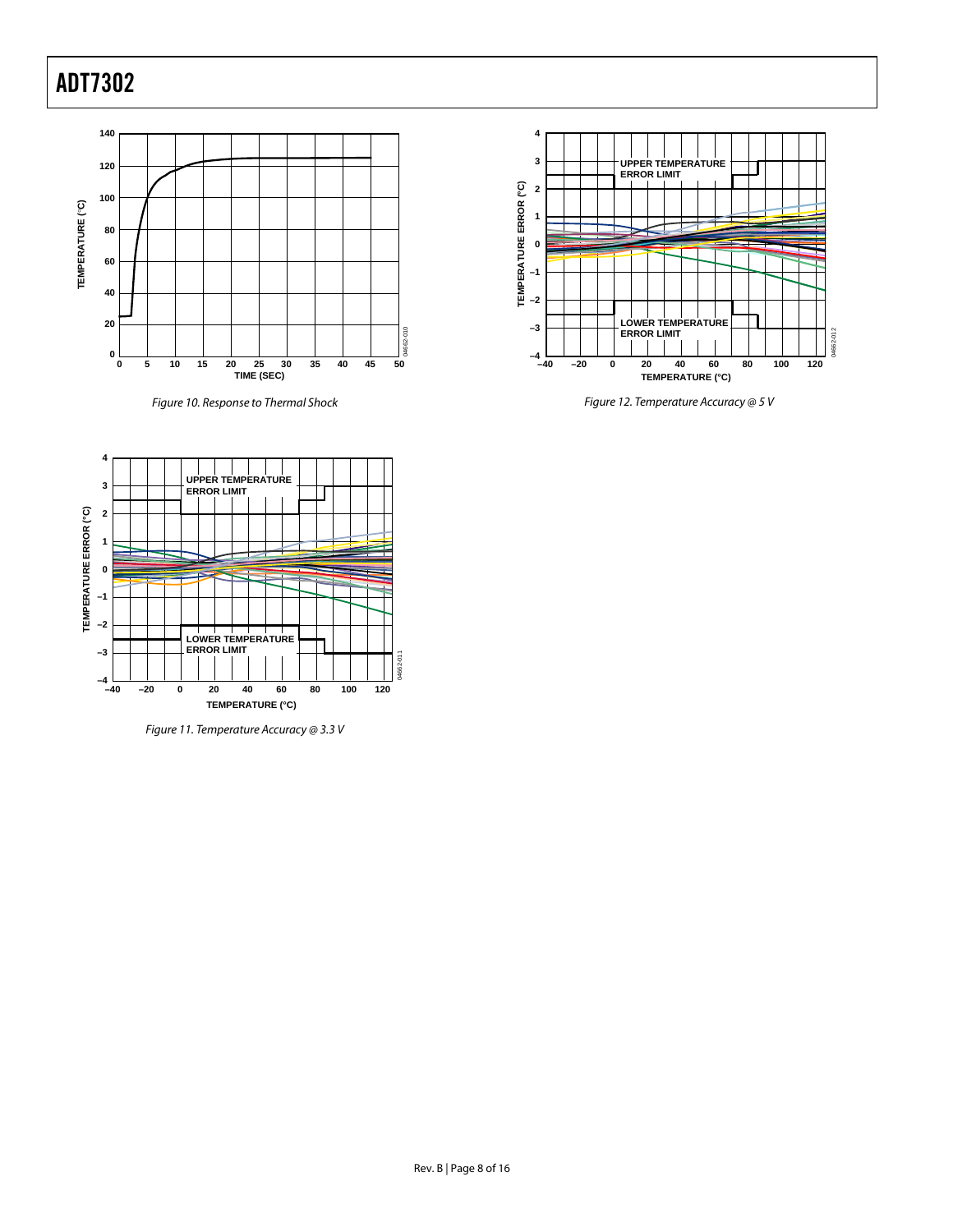### <span id="page-9-0"></span>THEORY OF OPERATION

The ADT7302 is a 13-bit digital temperature sensor with a  $14<sup>th</sup>$ bit that acts as a sign bit. The part houses an on-chip temperature sensor, a 13-bit ADC, a reference circuit, and serial interface logic functions in SOT-23 and MSOP packages. The ADC section consists of a conventional successive approximation converter based around a capacitor DAC. The parts can run on a 2.7 V to 5.25 V power supply.

The on-chip temperature sensor allows an accurate measurement of the ambient device temperature to be made. The specified measurement range of the ADT7302 is −40°C to +125°C. The structural integrity of the device can start to deteriorate when continuously operated at absolute maximum voltage and temperature specifications.

### <span id="page-9-1"></span>**CONVERTER DETAILS**

The conversion clock for the part is internally generated. No external clock is required except when reading from and writing to the serial port. In normal mode, an internal clock oscillator runs an automatic conversion sequence. During this automatic conversion sequence, a conversion is initiated every 1.5 second. At this time, the part powers up its analog circuitry and performs a temperature conversion. This temperature conversion typically takes 1.2 ms, after which the analog circuitry of the part automatically shuts down. The analog circuitry powers up again when the 1.5 second timer times out and the next conversion begins. Since the serial interface circuitry never shuts down, the result of the most recent temperature conversion is always available in the serial output register.

The ADT7302 can be placed into shutdown mode via the control register. This means that the on-chip oscillator is shut down and no further conversions are initiated until the ADT7302 is taken out of shutdown mode. The ADT7302 can be taken out of shutdown mode by writing all zeros into the control register. The conversion result from the last conversion prior to shutdown can still be read from the ADT7302 even when it is in shutdown mode.

In normal conversion mode, the internal clock oscillator is reset after every read or write operation. This causes the device to start a temperature conversion, the result of which is typically available 1.2 ms later. Similarly, when the part is taken out of shutdown mode, the internal clock oscillator is started and a conversion is initiated. The conversion result is available 1.2 ms

later, typically. Every result is stored in a buffer register and is only loaded into the temperature value register at the first falling SCLK edge of every serial port activity. Serial port activity does not interfere with the conversion process and every conversion completes its process even during a read operation. A conversion has to be completed before a read occurs, otherwise its result does not get loaded into the temperature value register and instead goes into the buffer register. A new conversion is triggered at the end of each serial port activity except when a conversion is already in progress.

### <span id="page-9-2"></span>**TEMPERATUREVALUE REGISTER**

The temperature value register is a 14-bit read-only register that stores the temperature reading from the ADC in 13-bit twos complement format plus a sign bit. The MSB (DB13) is the sign bit. The ADC can theoretically measure a 255°C temperature span. The internal temperature sensor is guaranteed to a low value limit of −40°C and a high limit of +125°C. The temperature data format is shown i[n Table 5,](#page-9-3) which also shows the temperature measurement range of the device (−40°C to +125°C). A typical performance curve is shown in [Figure 11.](#page-8-0)

#### <span id="page-9-3"></span>**Table 5. Temperature Data Format**

| Tuble 9: Temperature Duta I ormat |                               |  |  |  |
|-----------------------------------|-------------------------------|--|--|--|
| <b>Temperature</b>                | <b>Digital Output DB13DB0</b> |  |  |  |
| $-40^{\circ}$ C                   | 11, 1011 0000 0000            |  |  |  |
| $-30^{\circ}$ C                   | 11, 1100 0100 0000            |  |  |  |
| $-25^{\circ}$ C                   | 11, 1100 1110 0000            |  |  |  |
| $-10^{\circ}$ C                   | 11, 1110 1100 0000            |  |  |  |
| $-0.03125^{\circ}$ C              | 11, 1111 1111 1111            |  |  |  |
| 0°C                               | 00,0000 0000 0000             |  |  |  |
| +0.03125°C                        | 00,0000 0000 0001             |  |  |  |
| $+10^{\circ}$ C                   | 00,0001 0100 0000             |  |  |  |
| $+25^{\circ}$ C                   | 00,0011 0010 0000             |  |  |  |
| $+50^{\circ}$ C                   | 00, 0110 0100 0000            |  |  |  |
| $+75^{\circ}$ C                   | 00, 1001 0110 0000            |  |  |  |
| $+100^{\circ}$ C                  | 00, 1100 1000 0000            |  |  |  |
| $+125^{\circ}$ C                  | 00, 1111 1010 0000            |  |  |  |

### *Temperature Conversion Equations*

| Positive Temperature = $ADC Code(d)/32$               |
|-------------------------------------------------------|
| Negative Temperature = $(ADC Code(d)^{1} - 16384)/32$ |
| Negative Temperature = $(ADC Code(d)^2 - 8192)/32$    |

<sup>&</sup>lt;sup>1</sup> ADC Code uses all 14 bits of the data byte, including the sign bit. <sup>2</sup> DB13 (the sign bit) is removed from the *ADC code.*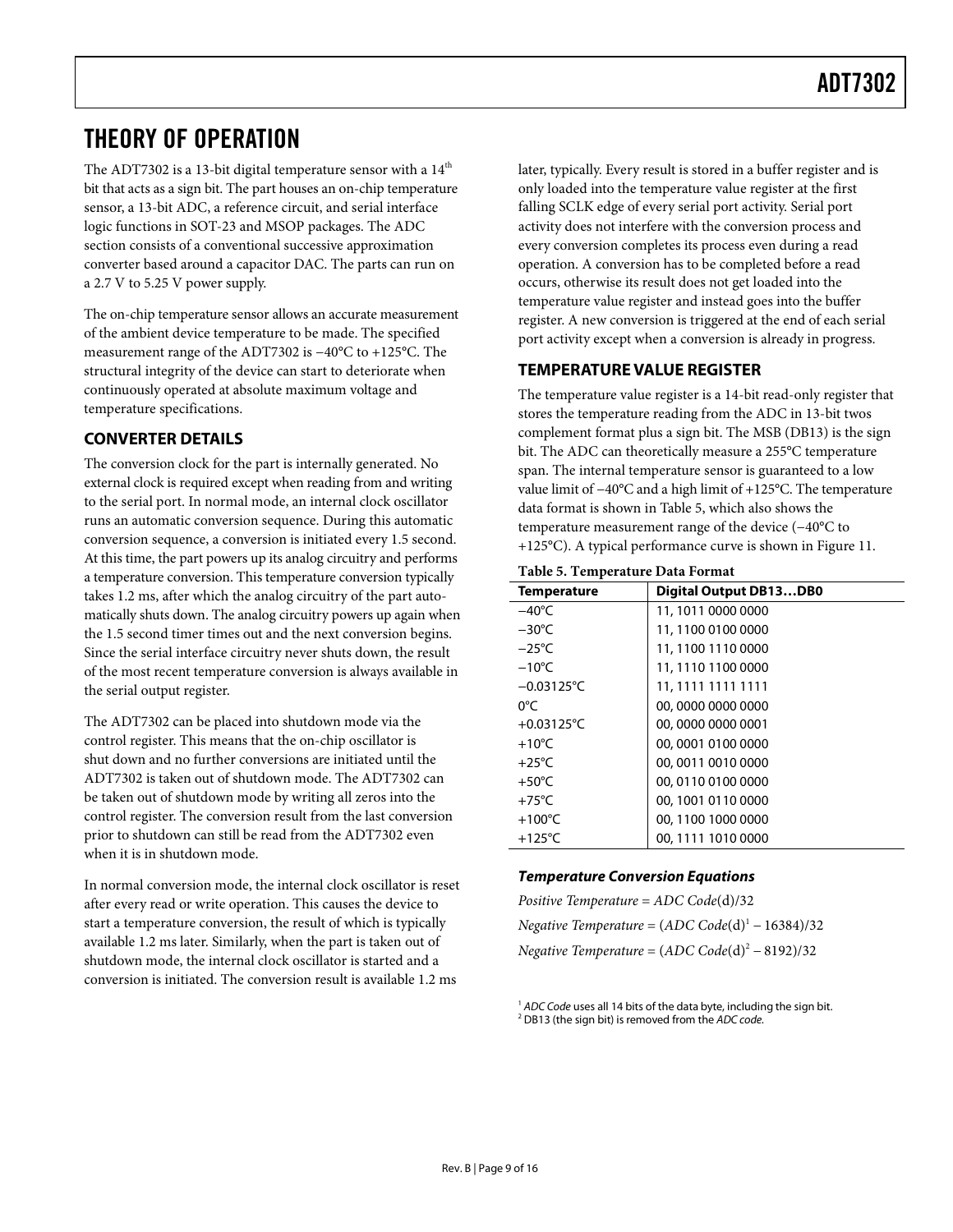

*Figure 13. Temperature to Digital Transfer Function*

<span id="page-10-2"></span>

*Figure 14. Serial Interface Timing Diagram*

### <span id="page-10-1"></span><span id="page-10-0"></span>**SERIAL INTERFACE**

The serial interface on the ADT7302 consists of four wires: CS, SCLK, DIN, and DOUT. The interface can be operated in 3-wire mode with DIN tied to ground, in which case the interface has read-only capability, with data being read from the data register via the DOUT line. It is advisable to always use CS to create a communications window, as shown i[n Figure 13,](#page-10-2) because this improves synchronization between the ADT7302 and the master device. The DIN line is used to write the part into standby mode, if required. The  $\overline{\text{CS}}$  line is used to select the device when more than one device is connected to the serial clock and data lines.

The part operates in slave mode and requires an externally applied serial clock to the SCLK input to access data from the data register. The serial interface on the ADT7302 allows the part to be interfaced to systems that provide a serial clock synchronized to the serial data, such as the 80C51, 87C51, 68HC11, 68HC05, and PIC16Cxx microcontrollers as well as DSP processors.

A read operation from the ADT7302 accesses data from the temperature value register while a write operation to the part writes data to the control register.

#### *Read Operation*

[Figure 14](#page-10-1) shows the timing diagram for a serial read from the ADT7302. The CS line enables the SCLK input. Thirteen bits of data plus a sign bit are transferred during a read operation. Read operations occur during streams of 16 clock pulses. The first two bits out are leading zeros and the next 14 bits contain the temperature data. If  $\overline{\text{CS}}$  remains low and 16 more SCLK cycles are applied, the ADT7302 loops around and outputs the two leading zeros plus the 14 bits of data that are in the temperature value register. When CS returns high, the DOUT line goes into three-state. Data is clocked out onto the DOUT line on the falling edge of SCLK.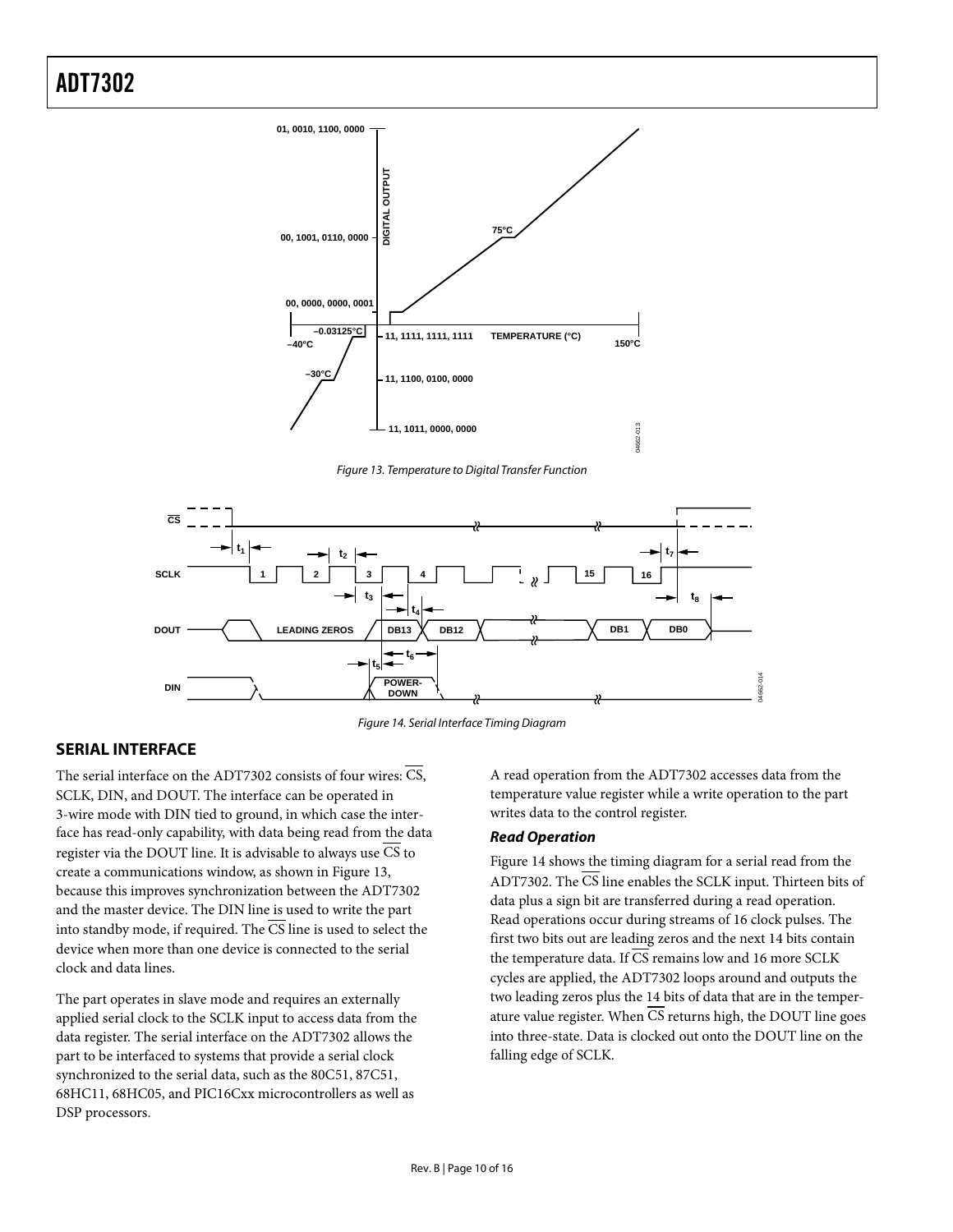#### *Write Operation*

[Figure 14](#page-10-1) also shows the timing diagram for a serial write to the ADT7302. The write operation takes place at the same time as the read operation. Only the third bit in the data stream provides a user-controlled function. This third bit is the power-down bit, which, when set to 1, puts the ADT7302 into shutdown mode. In addition to the power-down bit, all bits in the input data stream should be 0 to ensure correct operation of the ADT7302.

Data is loaded into the control register on the 16<sup>th</sup> rising SCLK edge; the data takes effect at this time. Therefore, if the part is programmed to go into shutdown, it does so at this point. If  $\overline{\text{CS}}$ is brought high before this  $16<sup>th</sup>$  SCLK edge, the control register is not loaded and the power-down status of the part does not change. Data is clocked into the ADT7302 on the rising edge of SCLK.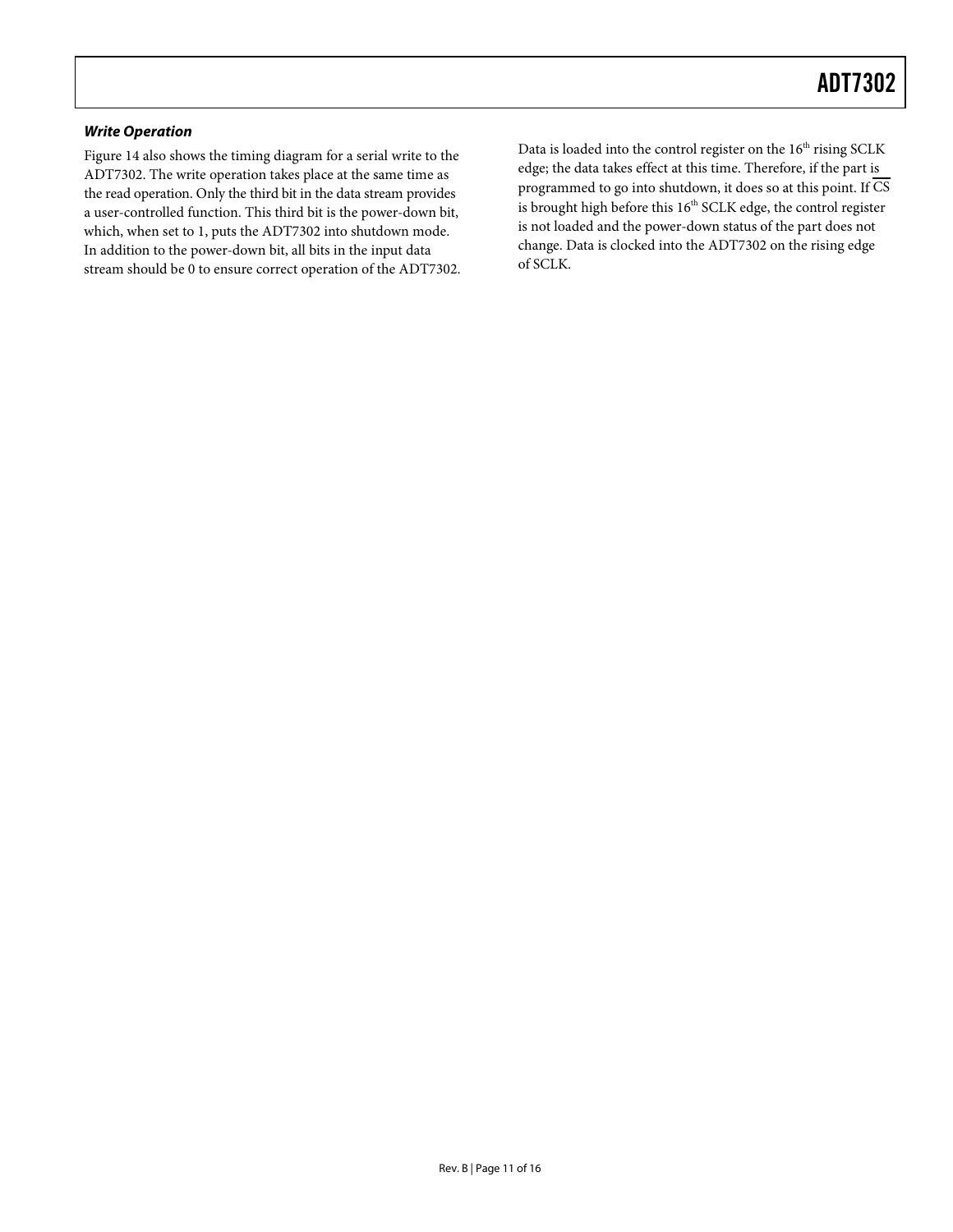# <span id="page-12-0"></span>APPLICATIONS INFORMATION

### <span id="page-12-1"></span>**MICROPROCESSOR INTERFACING**

The ADT7302's serial interface allows easy interface to most microcomputers and microprocessors. [Figure 15](#page-12-2) through [Figure](#page-14-2) 18 show some typical interface circuits. The serial interface on the ADT7302 consists of four wires: CS, DIN, DOUT, and SCLK. All interface circuits shown use all four interface lines. However, it is possible to operate the interface with three wires. If the application does not require the powerdown facility offered by the ADT7302, the DIN line can be tied low permanently. Thus, the interface can be operated from just three wires: SCLK, CS, and DOUT.

The serial data transfer to and from the ADT7302 requires a 16-bit read operation. Many 8-bit microcontrollers have 8-bit serial ports, and this 16-bit data transfer is handled as two 8-bit transfers. Other microcontrollers and DSP processors transfer 16 bits of data in a serial data operation.

### *ADT7302 to MC68HC11 Interface*

[Figure 15](#page-12-2) shows an interface between the ADT7302 and the MC68HC11 microcontroller. The MC68HC11 is configured in master mode with its CPOL and CPHA bits set to a Logic 1. When the MC68HC11 is configured like this, its SCLK line idles high between data transfers. Data is transferred to and from the ADT7302 in two 8-bit serial data operations[. Figure 15](#page-12-2) shows the full (4-wire) interface. PC1 of the MC68HC11 is configured as an output and is used to drive the CS input.



*Figure 15. ADT7302 to MC68HC11 Interface*

#### <span id="page-12-2"></span>*ADT7302 to 8051 Interface*

[Figure](#page-12-3) 16 shows an interface circuit between the ADT7302 and the microcontroller. The 8051 is configured in its Mode 0 serial interface mode. The serial clock line of the 8051 (on P3.1) idles high between data transfers. Data is transferred to and from the ADT7302 in two 8-bit serial data operations. The ADT7302 outputs the MSB of its data stream as the first valid bit while the 8051 expects the LSB first. Thus, the data read into the serial buffer needs to be rearranged before the correct data-word from the ADT7302 is available in the accumulator.

In the example, the ADT7302 is connected to the serial port of the 8051. Because the serial interface of the 8051 contains only one data line, the DIN line of the ADT7302 is tied low in [Figure](#page-12-3) 16.

For applications that require the ADT7302 power-down feature, the serial interface should be implemented using data port lines on the 8051. This allows a full-duplex serial interface to be implemented. The method involves "bit-banging" a port line to generate a serial clock while using two other port lines to shift data in and out with the fourth port line connecting to CS. Port lines 1.0 through 1.3 (with P1.1 configured as an input) can be used to connect to SCLK, DOUT, DIN, and  $\overline{\text{CS}}$ , respectively, to implement this scheme.



*Figure 16. ADT7302 to 8051 Interface*

### <span id="page-12-3"></span>*ADT7302 to PIC16C6x/7x and PIC16F873 Interface*

[Figure 17](#page-12-4) shows an interface circuit between the ADT7302 and the PIC16C6x/7x microcontroller. The PIC16C6x/7x synchronous serial port (SSP) is configured as an SPI master with the clock polarity bit set to a Logic 1. In this mode, the serial clock line of the PIC16C6x/7x idles high between data transfers. Data is transferred to and from the ADT7302 in two 8-bit serial data operations. In the example shown, port line RA1 is being used to generate the  $\overline{\text{CS}}$  for the ADT7302.



<span id="page-12-4"></span>*Figure 17. ADT7302 to PIC16C6x/7x Interface*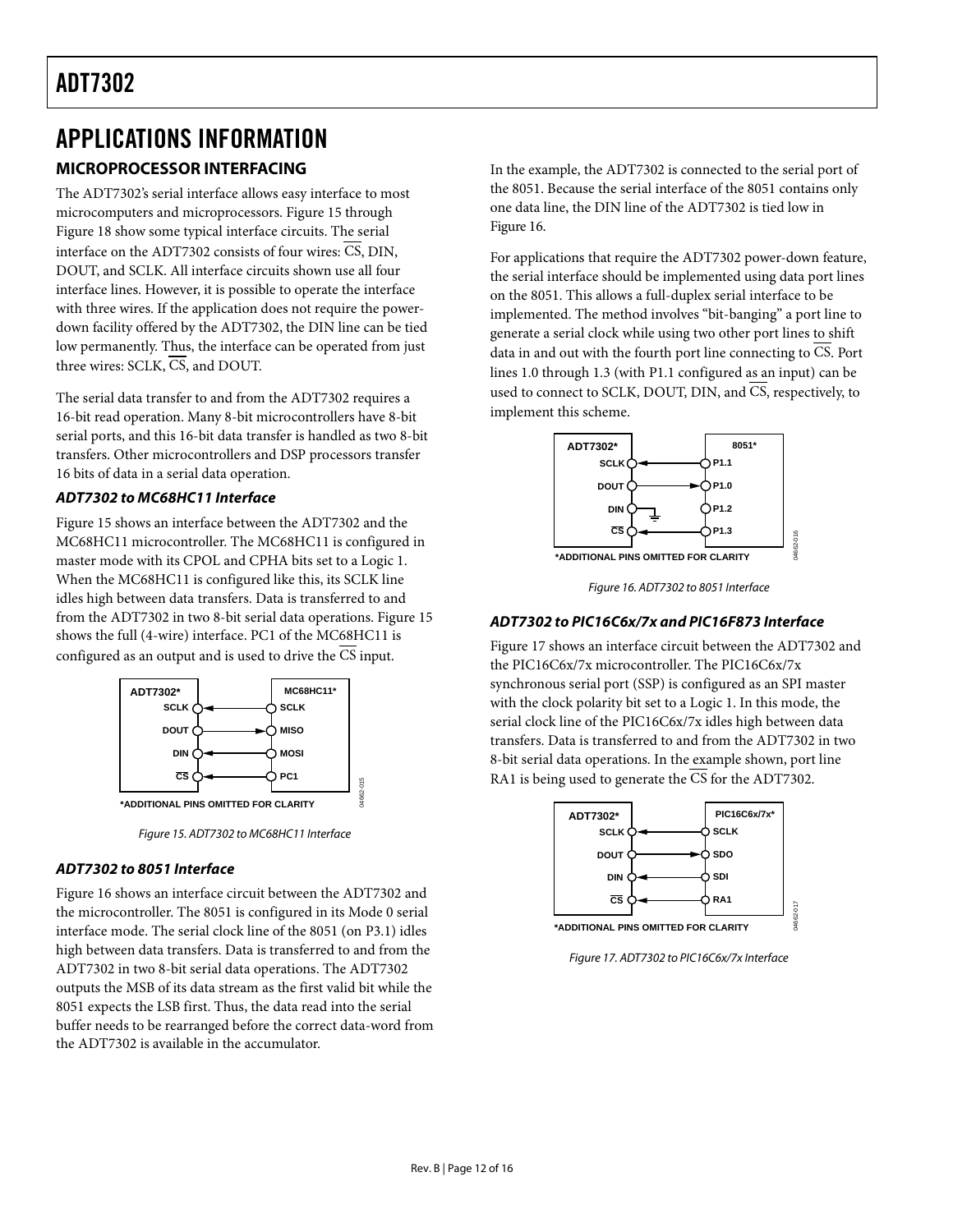The following software program shows how to program a PIC16F873 to communicate with the ADT7302. The PIC16F873 is configured as an SPI master with the Port A.1 pin used as CS. Any microchip microcontroller can use this program by simply exchanging the include file for the device that is being used.

```
#include <16F873.h>
#device adc=8
#use delay(clock=4000000)
#fuses NOWDT,XT, PUT, NOPROTECT, BROWNOUT, LVP
#BIT CKP = 0x14.4 
#define CS PIN_A1
void main(){
int MSByte,LSByte;
long int ADC_Temp_Code;
float TempVal,ADC_Temp_Code_dec;
setup_spi(spi_master);<br>
CKP = 1;<br>
(CKP = 1;<br>
(CKP = 1)
\text{do}\{\text{delay}_\text{ms}(10)\}\\begin{array}{lll} \texttt{Output\_low}(\texttt{CS}): & & \texttt{ // Pull CS low.} \\ \texttt{delay\_us(10)}: & & \texttt{ // CS to SCLK s} \end{array}delay_us(10);<br>MSByte = SPI_Read(0);<br>\frac{1}{\sqrt{2}} //The first byte is cloc
     MSByte = SPI_Read(0); //The first byte is clocked in. 
  delay_us(10);<br>0 \times \text{depth}(\text{CS});<br>0 \times \text{depth}(\text{CS});<br>0 \times \text{depth}(\text{CS});<br>0 \times \text{depth}(\text{CS});
 ADC_Temp_Code = make16(MSByte,LSByte);<br>ADC_Temp_Code_dec = (float)ADC_Temp_Code;<br>//Convert to float for division.
  ADC_Temp\_Code\_dec = (float)ADC_Temp\_Code;if ((0x2000 & ADC_Temp_Code) == 0x2000) //Check sign bit for negative value.
      TempVal = (ADC_Temp\_Code\_dec - 16384)/32i}
  else
      \overline{\text{TempVal}} = (\text{ADC\_Temp\_Code\_dec}/32);} 
   }while(True);
}
```
//Idle state of clock is high. //Allow time for conversions.  $//$ The second byte is clocked in. //Bring CS high. //Conversion formula if negative temperature. //Conversion formula if positive temperature. //Temperature value stored in TempVal.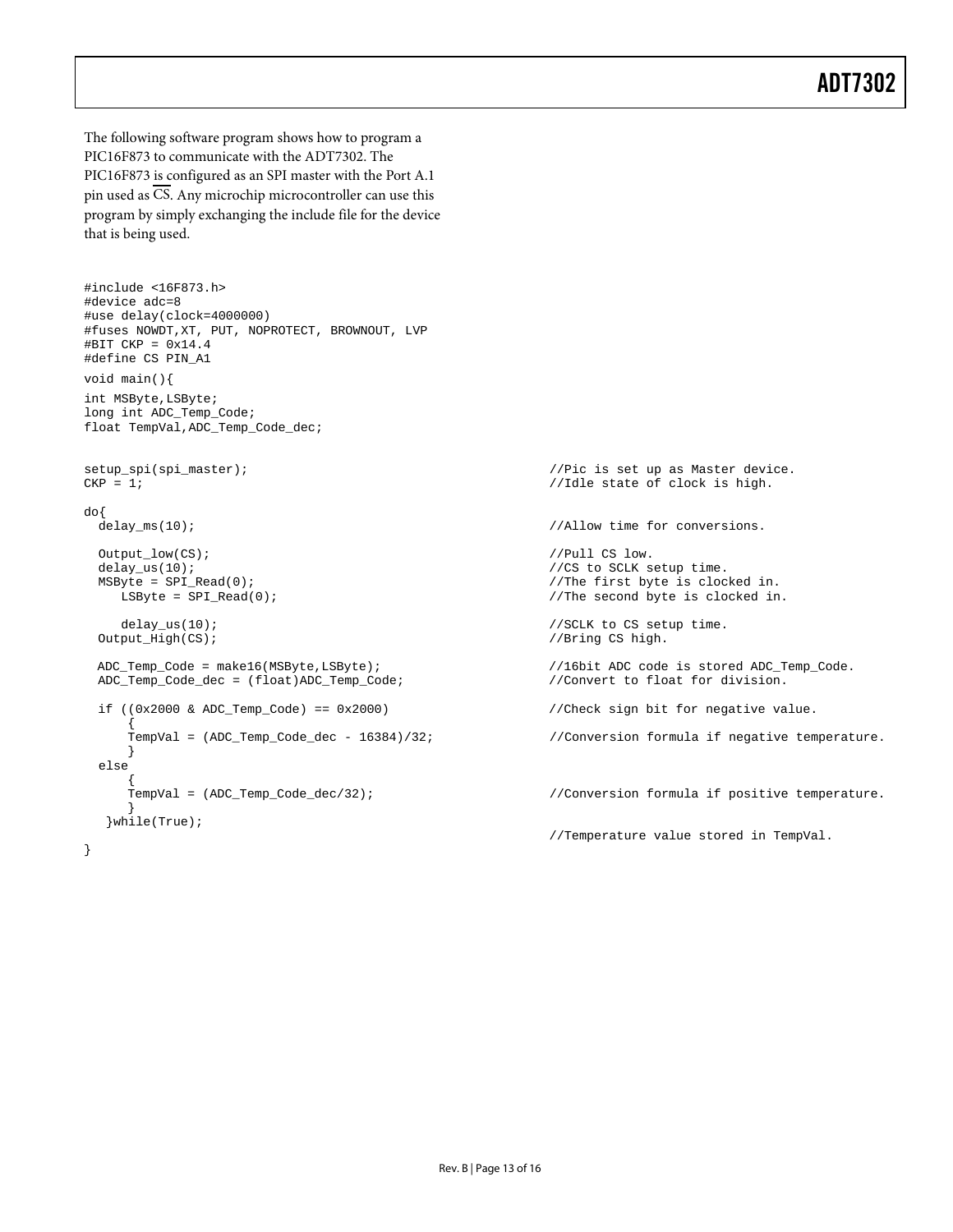### *ADT7302 to ADSP-21xx Interface*

[Figure](#page-14-2) 18 shows an interface between the ADT7302 and the ADSP-21xx DSP processor. To ensure correct operation of the interface, the SPORT control register should be set up as follows:

 $TFSW = RFSW = 1$ , alternate framing  $INVRFS = INVTFS = 1$ , active low framing signal  $D$ *TYPE* = 00, right justify data SLEN = 1111, 16-bit data-words ISCLK = 1, internal serial clock  $TFSR = RFS = 1$ , frame every word IRFS = 0, RFS configured as input ITFS = 1, TFS configured as output

The interface requires an inverter between the SCLK line of the ADSP-21xx and the SCLK input of the ADT7302. The ADSP-21xx has the TFS and RFS of the SPORT tied together, with TFS set as an output and RFS set as an input. The DSP operates in alternate framing mode, and the SPORT control register is set up as described previously.



<span id="page-14-2"></span>*Figure 18. ADT7302 to ADSP-21xx Interface*

04662-018

### <span id="page-14-0"></span>**MOUNTINGTHE ADT7302**

The ADT7302 can be used for surface- or air-temperature sensing applications. If the device is cemented to a surface with thermally conductive adhesive, the die temperature will be within about 0.1°C of the surface temperature, because of the ADT7302's low power consumption. Care should be taken to insulate the back and leads of the device from the air if the ambient air temperature is different from the surface temperature being measured.

The ground pin provides the best thermal path to the die, therefore the temperature of the die is close to that of the printed circuit ground track. Care should be taken to ensure that this is in good thermal contact with the surface being measured.

As with any IC, the ADT7302 and its associated wiring and circuits must be kept free from moisture to prevent leakage and corrosion, particularly in cold conditions where condensation is more likely to occur. Water-resistant varnishes and conformal coatings can be used for protection. The small size of the ADT7302 allows it to be mounted inside sealed metal probes, which provide a safe environment for the device.

### <span id="page-14-1"></span>**SUPPLY DECOUPLING**

The ADT7302 should be decoupled with a 0.1 µF ceramic capacitor between  $V_{DD}$  and GND. This is particularly important if the ADT7302 is mounted remote from the power supply.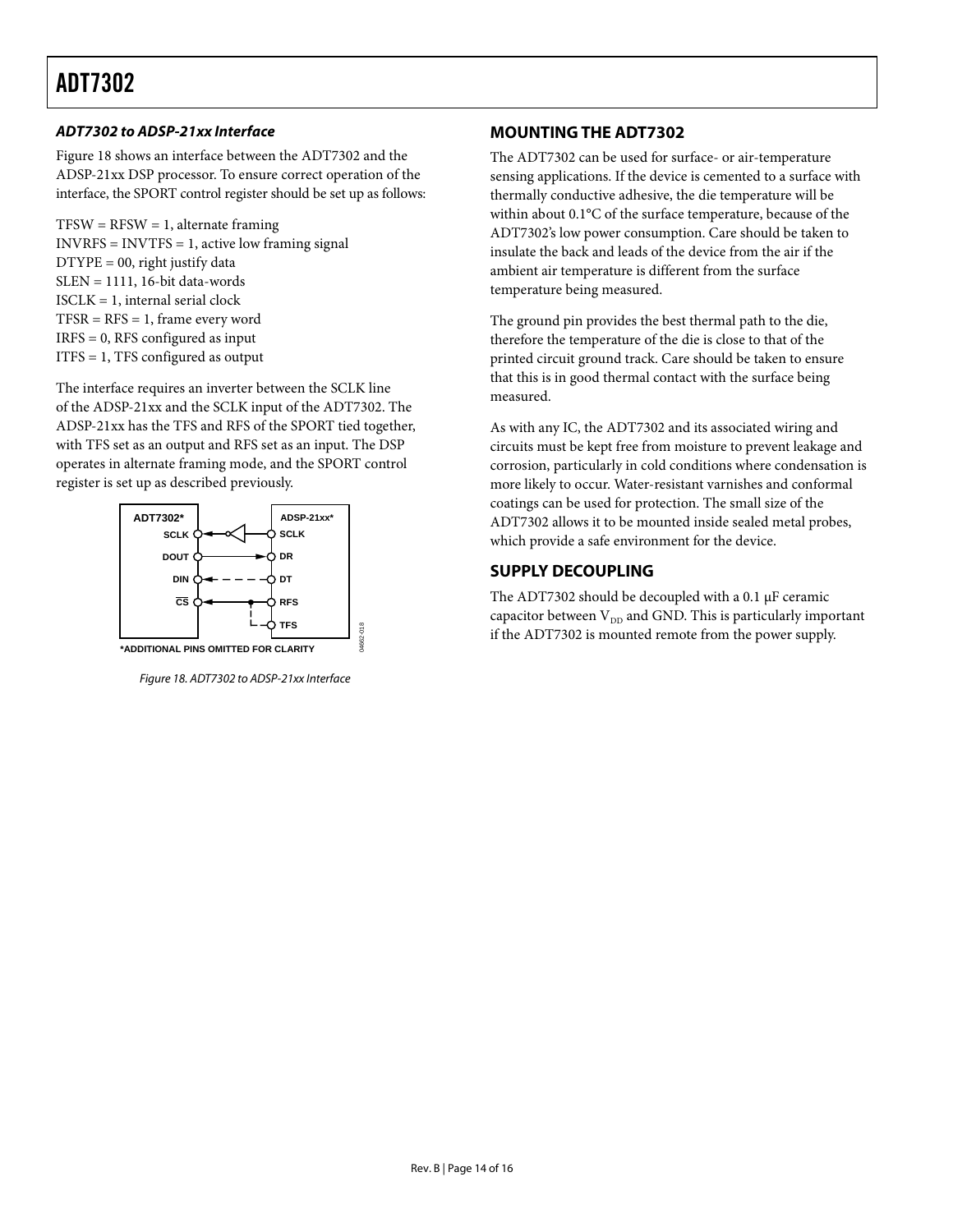### <span id="page-15-0"></span>OUTLINE DIMENSIONS



#### <span id="page-15-1"></span>**ORDERING GUIDE**

| Model <sup>1</sup> | <b>Temperature Range</b>            | Temperature Accuracy <sup>2</sup> | <b>Package Description</b> | <b>Package Option</b> | <b>Branding</b> |
|--------------------|-------------------------------------|-----------------------------------|----------------------------|-----------------------|-----------------|
| ADT7302ARTZ-500RL7 | $-40^{\circ}$ C to $+125^{\circ}$ C | $\pm 2^{\circ}$ C                 | 6-Lead SOT-23              | RJ-6                  | T02             |
| ADT7302ARTZ-REEL7  | $-40^{\circ}$ C to $+125^{\circ}$ C | ±2°C                              | 6-Lead SOT-23              | RJ-6                  | T02             |
| ADT7302ARMZ        | $-40^{\circ}$ C to $+125^{\circ}$ C | $\pm 2^{\circ}$ C                 | 8-Lead MSOP                | RM-8                  | T <sub>02</sub> |
| ADT7302ARMZ-REEL7  | $-40^{\circ}$ C to $+125^{\circ}$ C | ±2°C                              | 8-Lead MSOP                | RM-8                  | T <sub>02</sub> |

 $1 Z =$  RoHS-Compliant Part.

<sup>2</sup> Temperature accuracy is over 0°C to 70°C temperature range.